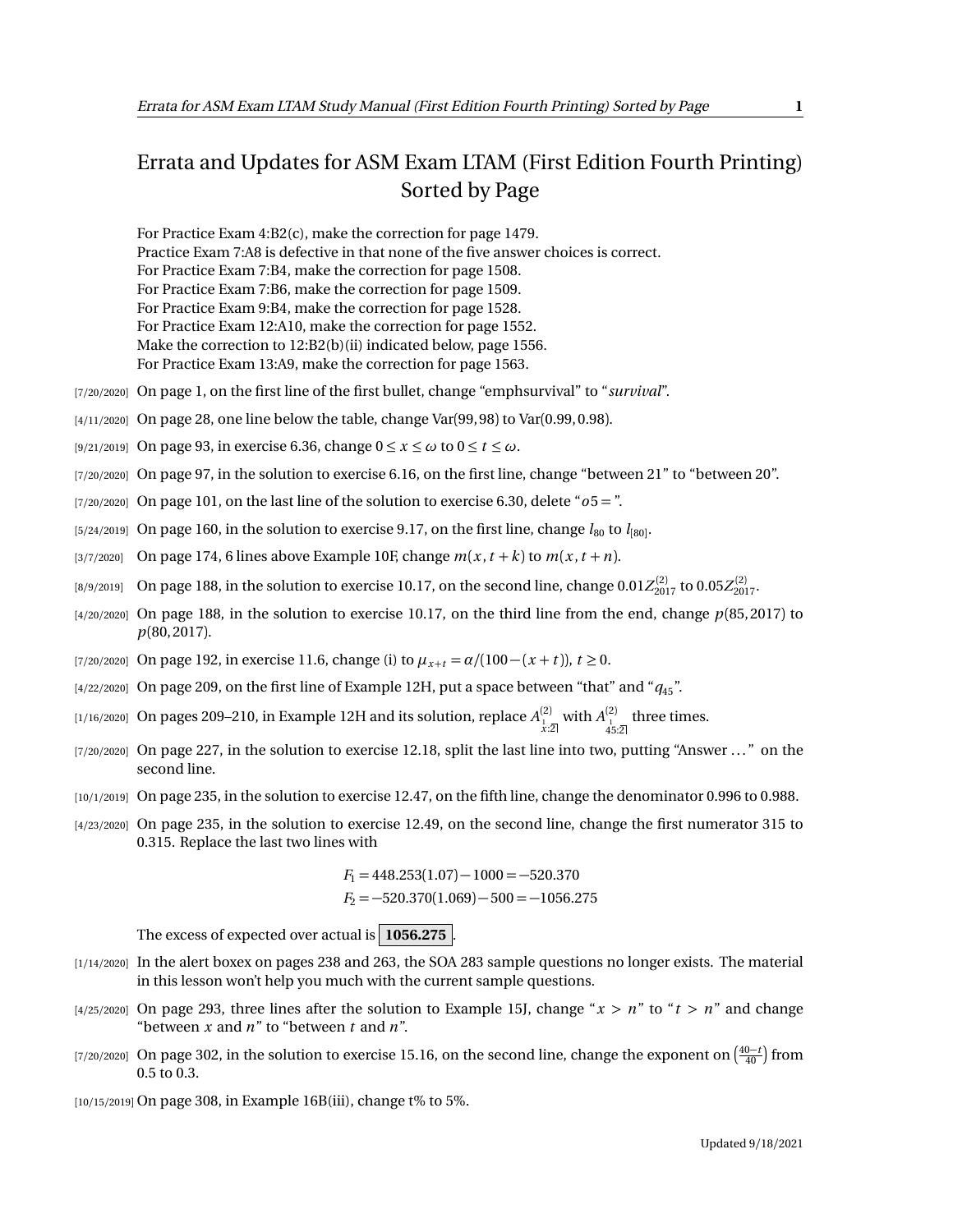[10/15/2019] On page 336, in the solution to Example 17A, on the second line change  $q_{47}$  to  $q_{67}$ . On the third line change  $q_{48}$  to  $q_{68}$ .

 $[10/17/2019]$  On page 358, on the first line, change  ${}_{20}E_{85}$  to  ${}_{20}E_{65}$ .

[8/7/2019] On page 379, in the solution to exercise 19.39, replace the last two lines with

$$
30| \ddot{d}_{30} = 30 E_{30} \ddot{d}_{60} = (0.22420)(14.9041) = 3.3415
$$

$$
P = \frac{200_{30} | \ddot{d}_{30}}{1 - A_{30:30}^1} = \frac{(200)(3.3415)}{1 - 0.01190} = \boxed{676.35}
$$

[10/22/2019] On page 401, on the second line of the second paragraph, change equation (20.2) to equation (20.1).

 $(4/18/2020]$  On page 403, on the seventh line from the bottom, delete  $v^n$ . Replace the sentence beginning "let  $I = 0$ if  $T_r \leq n$ " with

But consider the *conditional* variable  $Y | T_x > n$ . Now that survival to time *n* is guaranteed, this variable is  $v^n \bar{a}_{\overline{T_{x+n}}}$ . And of course the conditional variable  $Y | T_x \le n$  is the constant 0. For convenience, let  $I = 0$ if  $T_x \leq n$  and 1 otherwise.

On the third line from the bottom, replace  ${}^2\bar{A}_x - \bar{A}_x^2$  with  ${}^2\bar{A}_{x+n} - \bar{A}_{x+n}^2$ . Make the same correction to the third line on page 404.

[12/15/2019] On page 460, in the solution to exercise 23.4, 2 lines after the timelines, put a period before "Adding".

- [7/21/2020] On page 464, in the solution to exercise 23.19, 4 lines before the end, change  $\ddot{a}_{67:2}$  to  $\ddot{a}_{67:3}$ .
- [10/31/2019] On page 468, two lines above Example 24A, delete the words "used to".
- [5/24/2019] On page 478, in the solution to exercise 24.13, this solution is based on the old Illustrative Life Tables, which has interest functions at 6%. The current Standard Ultimate Life Table gives interest functions at 5%, so you would have to calculate all interest functions from first principles if you did not have the Illustrative Life Tables available.
- [7/21/2020] On page 508, in the solution to exercise 26.14, on the second line, change −0.2 to −0.02. On the third line, change 0.2 to 0.02.

[10/30/2019] On page 508, replace the solution to exercise 26.18 with

The EPV of the special insurance is

$$
A_{30:20}^{1} + 5(A_{30} - A_{30:20}^{1})
$$

We calculate this expression. In the Standard Ultimate Life Table,  $A_{30} = 0.07698$ , and

$$
A_{30:20}^{1} = A_{30:20} - 20E_{30}
$$
  
= 0.37900 - 0.37254 = 0.00646  
EPV of insurance = 0.00646 + 5(0.07698 - 0.00646) = 0.35906

We calculate the expected present value of a premium annuity of 1 for 20 years, 5 for 15 years afterwards. In the Standard Ultimate Life Table,  $\ddot{a}_{30:20} = 13.0410$ .

$$
\text{EPV of annuity} = \ddot{a}_{30:\overline{20}} + 5(\ddot{a}_{30:\overline{35}} - \ddot{a}_{30:\overline{20}})
$$
  
= 13.0410 + 5(17.0537 - 13.04101) = 33.1045

The initial annual net premium is therefore  $0.35906/33.1045 = 0.01085$ 

[11/3/2019] On page 531, in the solution to exercise 27.25, on the sixth line, delete the answer key **(E)**. No answer choices are provided for this question.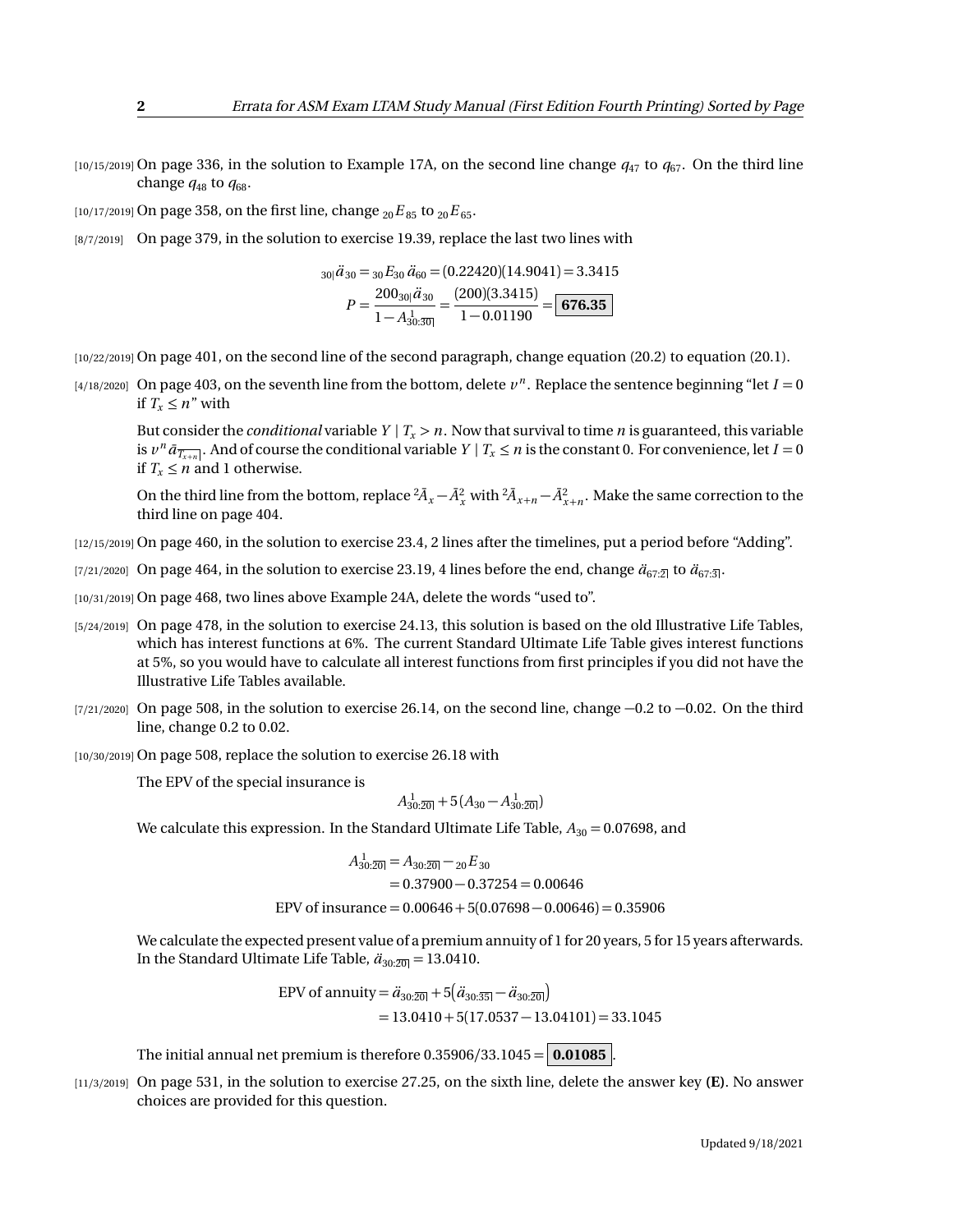[5/10/2020] On page 540, replace the fifth line before the end of the solution to exercise 28.2 with

$$
\alpha(12) = 1.00020 \qquad \beta(12) = 0.46651
$$

To be consistent, three lines before the end of the solution, replace 1.000197 with 1.00020 and 0.466506 with 0.46651, although the more precise values are correct.

 $[11/6/2019]$  On page 573, replace the solution to exercise 30.10 with

The expected present value of benefits and expenses not a percentage of premium is

 $1000(A_{40:20} - 20E_{40}) + 5 + 5\ddot{a}_{40:20}$  $= 1000(0.38126 - 0.36663) + 10 + 5(12.9935) = 84.5975$ 

The expected present value of a payment of 1 per year for 10 years minus 29% in the first year and 9% in the other 9 years is

$$
0.91 \ddot{a}_{40:\overline{10}|} - 0.20
$$
  
= 0.91(8.0863) - 0.20 = 7.158533

The quotient is  $84.5975/7.158533 = 11.8177$ 

- [7/21/2020] On page 595, on the first line of Example 32A, add "insurance" after "endowment".
- [7/21/2020] On page 601, on the second-to-last line of exercise 32.17, add "insurance" after "endowment".
- [4/25/2020] On page 618, on the sixth and seventh lines of the solution to Example 33G, change 58.0944 to 47.3396 (once on each line).
- [2/4/2020] On page 625, in the solution to exercise 33.5, on the second line from the end, change  $\ddot{a}_{\overline{10}}$  to  $\ddot{a}_{\overline{17}}$ .
- [5/13/2020] On page 632, one line above Example 34B, change 14.249 to 14.239.
- [6/19/2020] On page 635, in the solution to exercise 34.3, on the fifth line, change 2.236 to 2.326.
- [7/21/2020] On page 648, in the solution to exercise 35.15, on the last line, change **(AD)** to **(A)**.
- [5/17/2020] On page 654, in the solution to Example 36E part 2, on the fourth line, change 0.88392 to 0.77382.
- [5/18/2020] On page 707, in the solution to Example 39C, on the fourth line, change *E* to *e* .
- [7/21/2020] On page 713, in the solution to exercise 39.1, three lines before the end, change the numerator of the fraction from  $0.864048 - 746876^2$  to  $0.746876 - 0.864048^2$ . And change the final answer from  $0.000259$ to 0.00259.
- $\frac{1}{11/18/2019}$  On page 718, in the solution to Quiz 39-1, on the second line, change  ${}_{t}q_{x}$  to  ${}_{k}|q_{x}$ .
- $[11/22/2019]$  On page 725, on the second line, change "time  $t$ " to "time  $k$ ".
- [4/19/2020] On page 732, in the box before exercise 40.10, replace the bottom two lines with

| $1000P_{68} = 34.12$     | $\ddot{a}_{68:20} = 12.294465$ |
|--------------------------|--------------------------------|
| $1000A_{68:20} = 527.14$ | $\ddot{a}_{85:3} = 2.721092$   |

- [7/21/2020] On page 745, in exercise 40.60(b), on the second line, change "annual net premium" to "net level annual premium".
- [4/19/2020] On page 751, replace the solutions to exercises 40.10–40.13 with the following: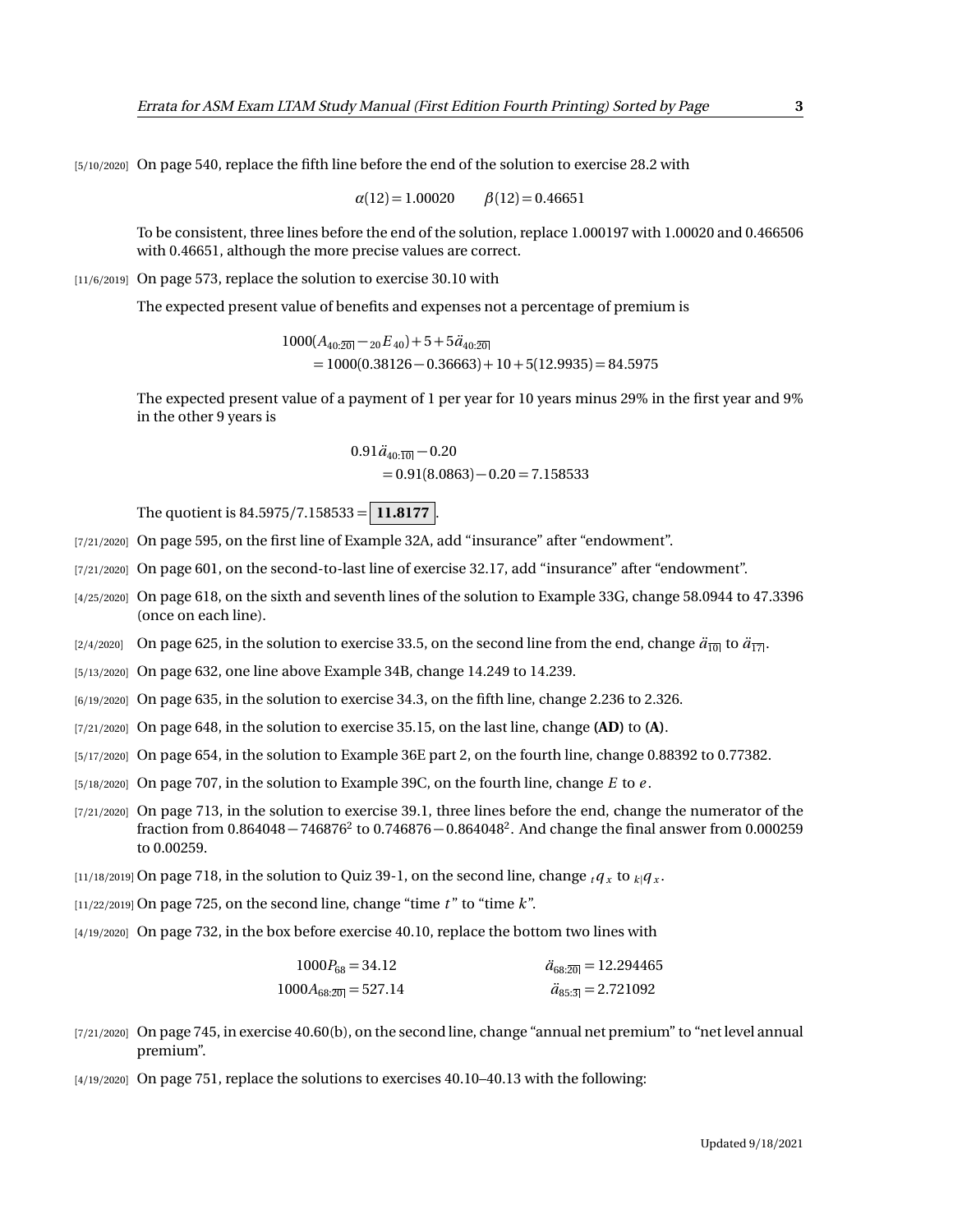40.10 Calculate this prospectively.

$$
{}_{17}V = 1000 (A_{85:\overline{3}}) - P_{68} \ddot{a}_{85:\overline{3}})
$$
  

$$
A_{85:\overline{3}} = 1 - d \ddot{a}_{85:\overline{3}} = 1 - \left(\frac{0.04}{1.04}\right) (2.721092) = 0.895343
$$
  

$$
{}_{17}V = 1000(0.895343) - 34.12(2.721092)\left) = \boxed{\textbf{802.50}}
$$

40.11 Calculate this recursively. Even though we are using a 4% interest rate, we still refer to the Standard Ultimate Life Table to obtain mortality rates. From the Standard Ultimate Life Table, we use  $q_{68} = 0.008297$  for the first recursion and  $q_{69} = 0.009294$  for the second recursion.

$$
_1V = \frac{(34.12)(1.04) - 8.297}{1 - 0.008297} = 27.4153
$$

$$
_2V = \frac{(27.4153 + 34.12)(1.04) - 9.294}{1 - 0.009294} = \boxed{55.22}
$$

40.12 From the Standard Ultimate Life Table, we use  $q_{73} = 0.014664$  to go from  $5V$  to  $6V$ .

$$
\frac{(140.42 + \pi_5)(1.04) - 0.014664(1000)}{1 - 0.014664} = 190
$$

$$
\pi_5 = \frac{190(1 - 0.014664) + 14.664}{1.04} - 140.42 = \boxed{53.69}
$$

40.13 The expected present value of the premiums is 34.12(12.294465) plus the expected present value of the extra 270 − 34.12, or <sup>5</sup>*E*68(270 − 34.12), which we compute using the Standard Ultimate Life Table. We compute <sub>5</sub> $E_{68}$  by taking the value from our tables (0.74305) and multiplying it by (1.05*/*1.04) 5 to convert it from 5% to 4%:

$$
{}_5E_{68} = 0.74305 \left(\frac{1.05}{1.04}\right)^5 = 0.77947
$$
  
PVPrems = (34.12)(12.294465) + 0.77947(270 - 34.12) = 603.3475

The EPV of the benefits must match this. The EPV of the standard benefits of 1000 is 1000 $A_{68:20}$  = 527.14. The excess of the present value of premiums over this, 603.3475−527.14 = 76.2075, must be the EPV of the extra death benefit, which is  $\left(15|q_{68}/1.04^{16}\right)\left(b_{16}-1000\right)$ . From the Standard Ultimate Life Table,

$$
{}_{15|}q_{68}=\frac{l_{83}-l_{84}}{l_{68}}=\frac{67,614.6-64,506.5}{92,706.1}=0.033526
$$

Then

$$
\frac{15|q_{68}}{1.04^{16}}(b_{16} - 1000) = 76.2075
$$

$$
b_{16} - 1000 = \frac{76.2075(1.04^{16})}{0.033526} = 4257.42
$$

$$
b_{16} = \boxed{5257.42}
$$

[7/21/2020] On page 758, in the solution to exercise 40.41, replace the last line with

$$
_{19}V = \frac{176.4470 + 5.288}{1.05} - 6.78 = \boxed{166.30}
$$

Updated 9/18/2021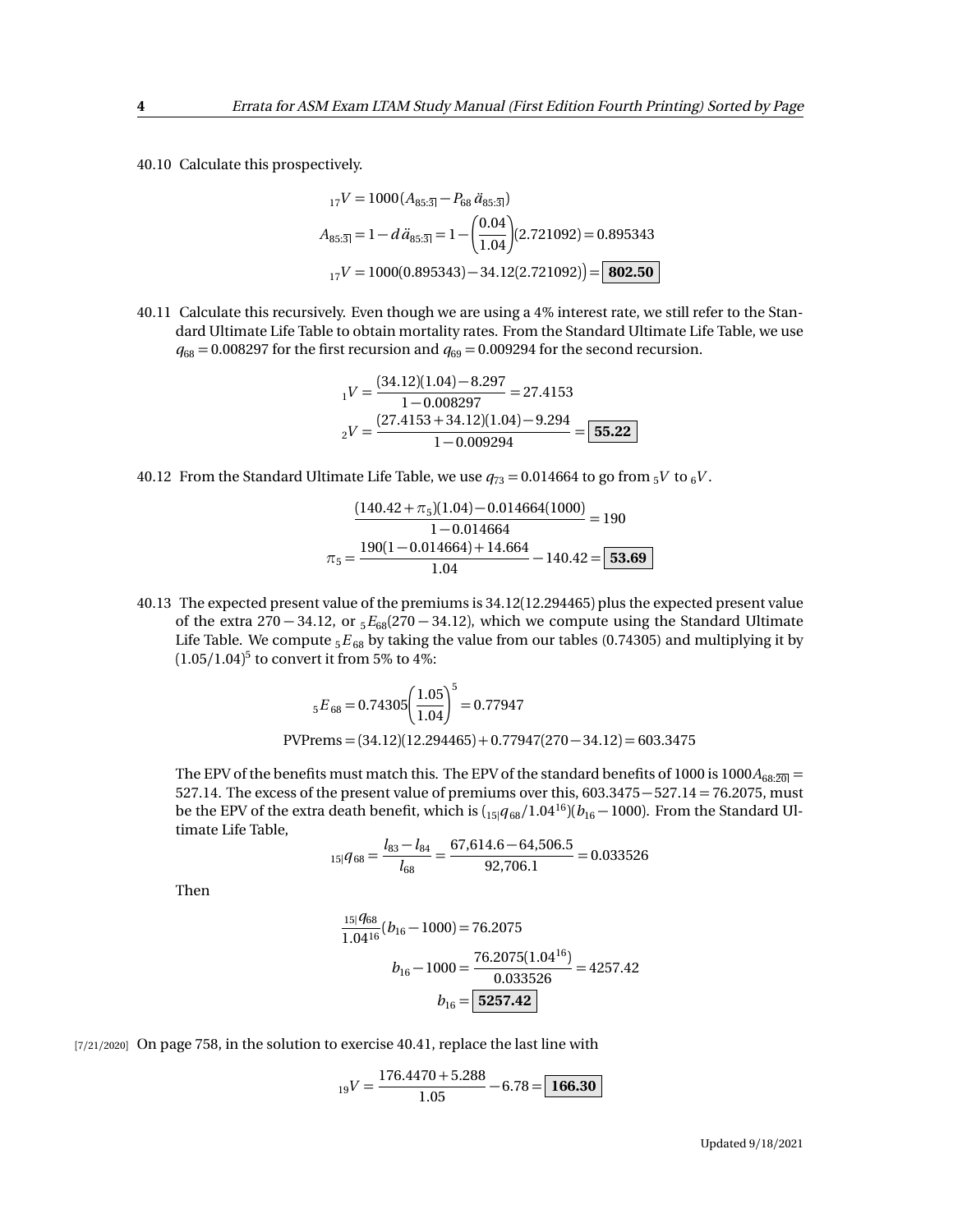[7/21/2020] On page 776, in the solution to exercise 41.15, replace the last displayed line with

<sup>15</sup>*V* mod = 235.24 − (7.0638)(4.5268) − (6.5586)(11.5331) = **127.62**

[11/28/2019] On page 779, on the last line, change 0.166770 to 0.16770.

[12/1/2019] On page 814, 8 lines from the bottom of the page (first line of item 1), change "vary" to "very".

 $_{[10/22/2019]}$  On page 822, in the solution to exercise 44.9, on the last line, change  $_{2}p_{[x]+2}^{11}$  to  $_{2}p_{[x]+1}^{11}$ .

[6/1/2020] On page 854, in the solution to Example 46M, in part 2, change the final answer from 18,282.4 to 18,122.4. On the last line of the solution, change 18,282.4 to 18,122.4 and change 7,786 to 7,946.

[7/21/2020] On page 856, in exercise 46.1, all annuities should be continuous. Therefore the question should read

A Markov chain has three states: Healthy (0), Sick (1), and Dead (2). Movement between states follows the Sickness-Death model and  $i = 0.05$ .

A 10-year deferred continuous whole life annuity on a healthy person age 55 pays 10,000 per year starting at age 65 as long as the annuitant is alive. Premiums are payable continuously for 10 years as long as the annuitant is healthy.

Calculate the annual net premium.

- $[7/21/2020]$  On page 868, in the solution to exercise 46.1, all annuities should be continuous. Replace every  $\ddot{a}$  with *a*¯. There are six *a*¨s.
- [9/10/2019] On pages 868–869, replace the somewhat confusing solution to exercise 46.6 with the following:

Ignoring death, the transition probability matrix for the states low risk, medium risk, and high risk, in that order, is

$$
\begin{pmatrix} 0.6 & 0.4 & 0 \\ 0.2 & 0.5 & 0.3 \\ 0 & 0.2 & 0.8 \end{pmatrix}
$$

The probability of death is 0.05. Making death the fourth state, we multiply our  $3 \times 3$  matrix by 0.95 and put 0.05 in the fourth column to represent the probability of transition to the death state to obtain the following transition probability matrix:

| (0.57)        | 0.38     | $\bf{0}$    | $0.05\}$ |
|---------------|----------|-------------|----------|
| $\sqrt{0.19}$ |          | 0.475 0.285 | 0.05     |
| $_{0}$        | 0.19     | 0.76        | 0.05     |
| 0             | $\Omega$ | 0           |          |

With this transition matrix, we can compute the state vector for each year. At the beginning of the first year, the system is in state 1. At the beginning of the second year, the state vector is  $(0.57 \quad 0.38 \quad 0 \quad 0.05)$ . At the beginning of the third year, the state vector is

$$
\begin{pmatrix}\n0.57 & 0.38 & 0 & 0.05 \\
0.19 & 0.475 & 0.285 & 0.05 \\
0 & 0.19 & 0.76 & 0.05 \\
0 & 0 & 0 & 1\n\end{pmatrix}\n=\n\begin{pmatrix}\n0.57 & 0.38 & 0 & 0.05 \\
0.05 & 0.05 & 0.05 \\
0 & 0 & 1\n\end{pmatrix}\n=\n\begin{pmatrix}\n0.3971 & 0.3971 & 0.1083 & 0.0975\n\end{pmatrix}
$$

Now we compute expected present value of losses. In each year, we multiply the probability of each start-of-year state by 0.95, since only survivors result in paid losses, and by 100, 300, or 1000 for states 1, 2, 3 respectively, and discount for the number of years at 6%. In year 1, we get 100(0.95)*/*1.06 = 89.62. In year 2, we get

$$
\frac{(0.57(100) + 0.38(300))(0.95)}{1.06^2} = 144.58
$$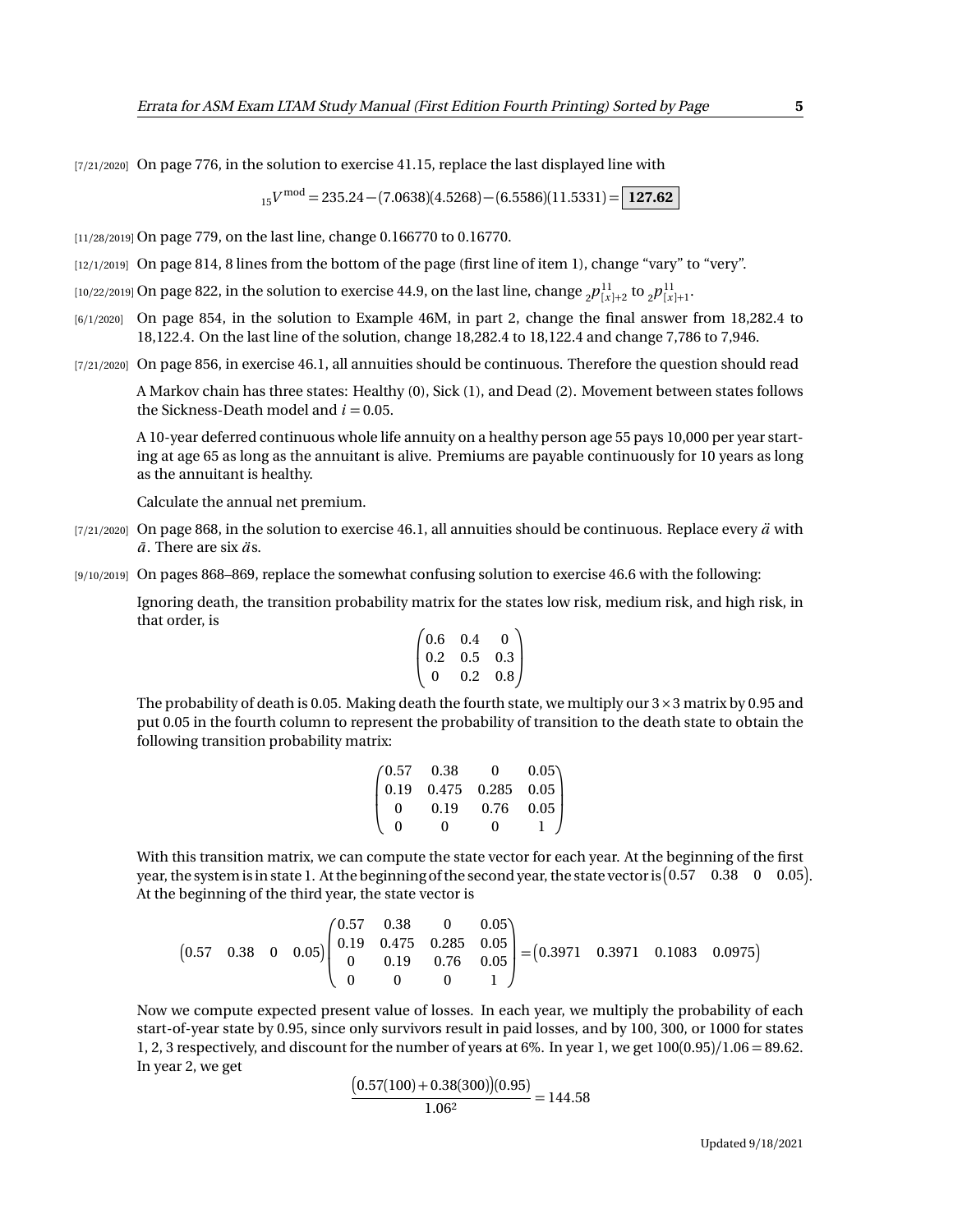In year 3, we get

$$
\frac{(0.3971(100) + 0.3971(300) + 0.1083(1000))(0.95)}{1.06^3} = 213.08
$$

The expected present value of losses over a three year period is  $89.62 + 144.58 + 313.08 = 447.28$ 

- [2/16/2020] On page 879, on the second line (expression (47.4)), change *a*¨ (12)11  $\frac{(12)11}{x + \frac{k+1}{12} \cdot n - \frac{k}{12}}$  to  $\frac{\ddot{a}^{(12)11}}{x + \frac{k+1}{12}}$  $x+\frac{k+1}{12}$ : $\overline{n-\frac{k+1}{12}}$
- [2/16/2020] On page 881, in Example 47B, change the first answer from 110,800 to 104,800.
- [2/20/2020] On page 884, on the third line, put the subscript  $x$  on  $\tilde{A}^{ij}$ :  $\tilde{A}^{ij}_x$  .
- [6/2/2020] On page 884, replace the second sentence of the solution to Example 47E, which starts with "For  $\bar{A}^{02}_{x+10}$ ", with

The annual cost of care is not included in the equation, since a whole life insurance does not pay any annuity benefits.

[7/21/2020] On page 884, after the third line of the solution to Example 47E, add:

Reentry to state 2 is possible by first going to state 1 and then to state 0, so  $\bar A^{22}_{r+t}$ , the EPV of an insurance that pays 1 upon reentry to state 2, is not 0. However,  $\mu_{x+t}^{02} = 0$ , so this does not affect the final formula.

On the fourth line, change  $\mu_{x+t}^{02} (1 - \bar{A}_{x+t}^{02})$  to  $\mu_{x+t}^{02} (1 + \bar{A}_{x+t}^{22} - \bar{A}_{x+t}^{02})$ .

- $(2/23/2020]$  On page 884, on the third line from the bottom, change  $0.05(\bar{A}^{24}_{x+10}-\bar{A}^{24}_{x+10})$  to  $0.05\bar{A}^{24}_{x+10}$
- $\bar{a}^{(6/2/2020)}$  On page 885, on the third line, change  $\bar{a}^{01}_{x+10}$  to  $\bar{a}^{10}_{x+10}$ .
- [9/21/2019] On page 885, on the third line of Example 47F, change "year death" to "year of death".
- [7/21/2020] On page 885, on the third line of Example 47F, change "if the accelerated death benefit was not used," to "if the insured was never chronically ill;".
- [9/21/2019] On page 886, on the second line after "If we assume the death benefit is paid...", the left side of the equation is missing  $1 + i$  and should be  $\mathfrak{z}_t V^{(1)}(1+i)$ .
- [2/23/2020] On page 886, four lines from the bottom, change  $p_{x+2}^{(13)}$  to  $p_{x+2}^{13}$ .
- $_{[6/4/2020]}$  On page 896, in exercise 47.10, in statement (i), delete  $\bar{A}_{57}^{01} = 0.23645$ . In statement (ii), delete  $\bar{A}_{67}^{01} =$ 0.33642.
- [6/5/2020] On page 897, in exercise 47.12, on the fourth line, add "if alive at that time" after "subsequent years".
- [6/5/2020] On page 897, in exercise 47.13, 2 lines from the end, delete "of".
- [8/23/2020] On page 904, make the following corrections to the solution to exercise 47.2:
	- On the fifth line, change  $e^{-0.0105t}$  to  $e^{-0.105t}$ .
	- On the ninth and tenth lines, change  $e^{-1.305}$  to  $e^{-1.2}$ .
	- On the eleventh line, change 0.382728 to 0.425100 and change 0.125572 to 0.072607.

• On the last line, change 
$$
A_1 + A_2
$$
 to  $\frac{50,000(A_1 + A_2)}{8.815557}$ 

• On the last line, change 0.125572 to 0.072607 and change the final answer to  $12,857.56$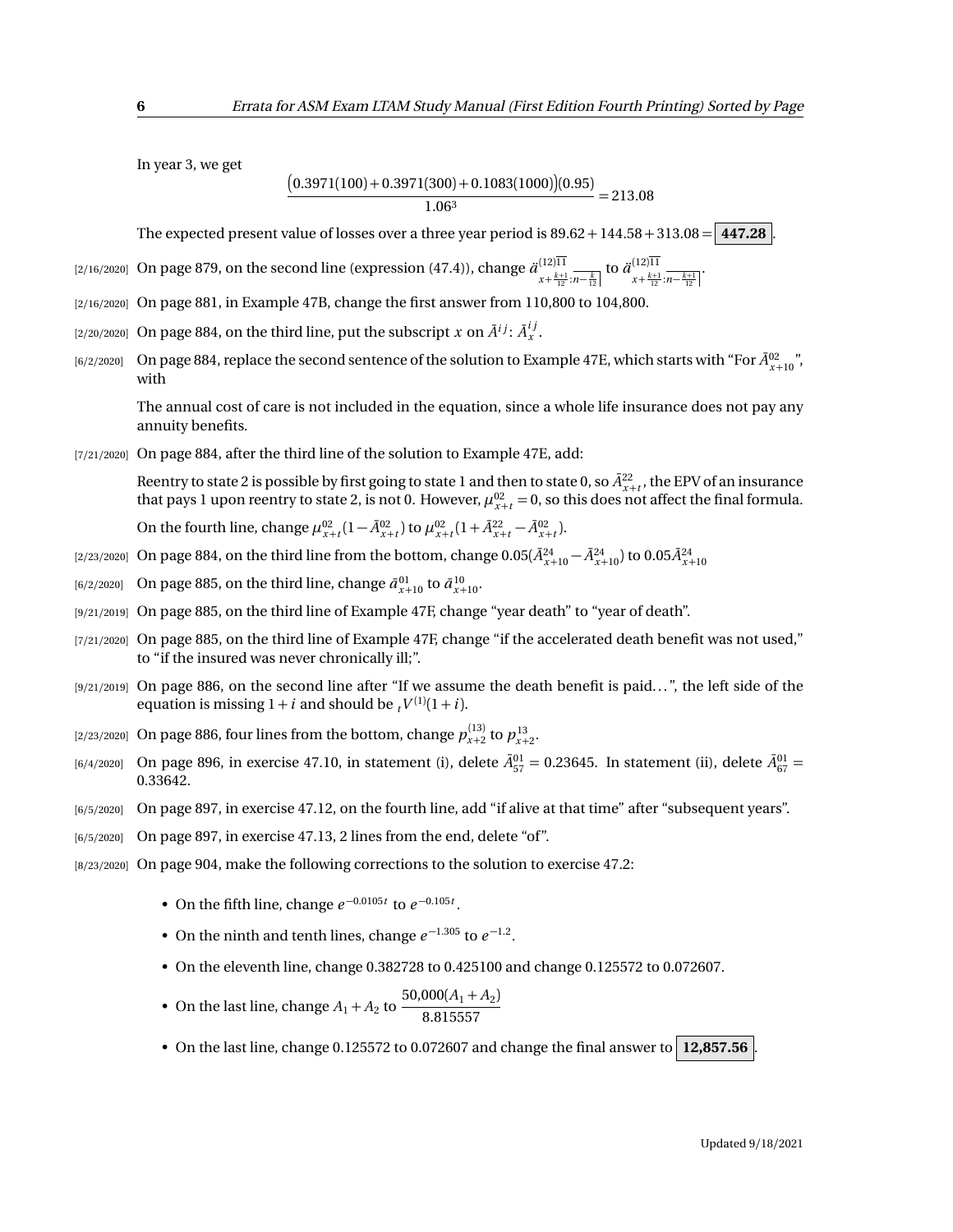- [9/21/2019] On page 904, in the solution to exercise 47.3, on the first line, a 36,500 is missing from the left side of the equation and 796.58 should be 756.58; the equation should read  $1.05^{-1/2}(36,500)\ddot{a}_{45:\overline{20}}^{01} = 1.05^{-1/2}(36,500)(0.02124) =$ 756.58. On the second line, change  $\bar{a}_{45:20]}^{00} + \bar{a}_{45:20}^{01}$  to  $\ddot{a}_{45:20]}^{00} + \ddot{a}_{45:20}^{01}$ .
- [6/4/2020] On page 906, replace the solution to exercise 47.10 with

We need  $\bar{A}_x^{01}$  and  $\bar{A}_x^{02}$  for  $x = 57,67$ .  $\bar{a}_x^{33}$  is the present value of a perpetuity, so it is  $1/0.05 = 20$ . Then  $\bar{a}^{03}_{\bar{x}}$  is the EPV of an insurance that pays 20 if and when reaching state 3, so it equals 20 $\bar{A}^{03}_{\bar{x}}$ . Similarly,  $\bar{a}^{02}_{\tilde{x}} = 20 \bar{A}^{02}_{x}$ . Also,  $\bar{a}^{01}_{x} + \bar{a}^{03}_{x}$  is the EPV of a perpetuity paying 1 per year if and when reaching state 1, so  $\bar{a}^{01}_x + \bar{a}^{03}_x = 20 \bar{A}^{01}$ . And  $\bar{a}^{00}_x + \bar{a}^{01}_x + \bar{a}^{02}_x + \bar{a}^{03}_x = 20$  since it is the present value of a perpetuity. Putting this all together:

$$
\bar{A}_{x}^{01} = \frac{\bar{a}_{x}^{01} + 20\bar{A}_{x}^{03}}{20} = \frac{\bar{a}_{x}^{01}}{20} + \bar{A}_{x}^{03}
$$
\n
$$
\bar{A}_{57}^{01} = \frac{2.18}{20} + 0.16344 = 0.27244
$$
\n
$$
\bar{A}_{67}^{01} = \frac{1.59}{20} + 0.20021 = 0.27971
$$
\n
$$
\bar{A}_{x}^{02} = \frac{20 - \bar{a}_{x}^{00} - \bar{a}_{x}^{01} - 20A_{x}^{03}}{20}
$$
\n
$$
\bar{A}_{57}^{02} = \frac{20 - 11.55 - 2.18 - 20(0.16344)}{20} = 0.15006
$$
\n
$$
\bar{A}_{67}^{02} = \frac{20 - 8.21 - 1.59 - 20(0.20021)}{20} = 0.30979
$$

The net premium is

$$
P = \frac{70,000\overline{A}_{57}^{01} + 100,000\overline{A}_{57}^{02} + 30,000\overline{A}_{57}^{03}}{\overline{a}_{57}^{00}}
$$
  
= 
$$
\frac{70,000(0.27244) + 100,000(0.15006) + 30,000(0.16344)}{11.55} = 3374.892
$$

The reserve at time 10 is

$$
{}_{10}V^{(0)} = 70,000\bar{A}_{67}^{01} + 100,000\bar{A}_{67}^{02} + 30,000\bar{A}_{67}^{03} - P\ddot{a}_{67}^{00}
$$
  
= 70,000(0.27971) + 100,000(0.30979) + 30,000(0.20021) - 3374.892(8.21) = 28,857.14

- [6/5/2020] On page 907, in the solution to exercise 47.12, on the seventh line, delete "but we don't pay 10,000...at the end of the year."
- $_{\rm [7/19/2020]}$  On page 919, two lines below equation (48.6), change " $t^{\rm th}$  year" to " $k^{\rm th}$  year".
- $_{[1/14/2020]}$  On page 940, in the solution to exercise 48.29, on the third line, change  $_{k}p^{(_{1}45(0.004)\text{ to }}_{k}p^{(\tau)}_{45}(0.004)$
- [7/21/2020] On page 970, in exercise 50.1, on the second line, change  $_4P_{50}^1$  to  $_4p_{50}^{\prime(1)}$ . On the third line, change  $_4p_{50}^2$  to  $_4p_{50}^{\prime(2)}$ . In exercise 50.2, on the fourth line, change  $p_x^2$  to  $p_x^{\prime(2)}$ .
- [7/19/2020] On page 991, in the solution to exercise 51.6, on the first line, change  $_3p_0^{\prime(j)}$  to  $_2p_0^{\prime(j)}$ .
- [7/21/2020] On page 1000, on the second line of the solution to Example 52D, replace the clause after the semicolon with

in the absence of decrement 1, 30% of the population at time 0 is decremented at time 1 by decrement 2.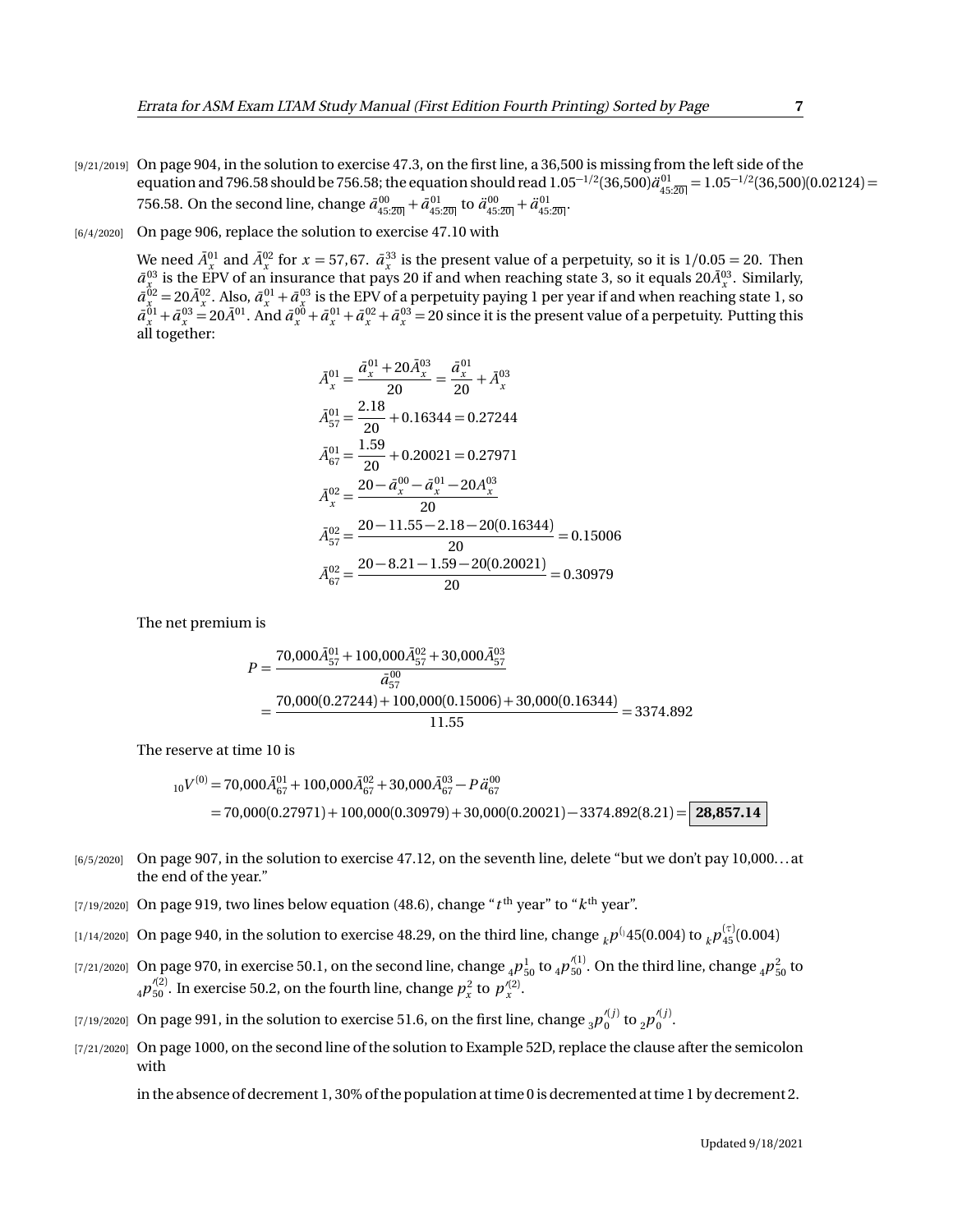- [5/24/2019] On page 1026, in the solution to exercise 53.17, on the second line, delete the first left parenthesis in the first exponent.
- [7/21/2020] On page 1065, in the solution to exercise 56.16, on the second line, change  $_5p_{\overline{90\cdot90}}$  to  $_5q_{\overline{90\cdot90}}$ .
- [7/21/2020] On page 1095, in exercise 58.16(ii), change  $i = 0.05$  to  $\mu = 0.05$ .
- $[2/9/2020]$  On page 1111, in the solution to exercise 59.2, on the first line, change "(iI) and (iii)" to "(i) and (iii)".
- [2/9/2020] On page 1116, on the second line under "Non-independent lives", add a period after the second integral before "For".
- [2/10/2020] On page 1122, in exercise 60.6, on the second line, change "annual" to "Annual".
- [6/22/2020] On page 1126, in exercise 60.23, on the first line, add "with" between "Markov chain" and "the".
- [6/22/2020] On page 1145, in the solution to exercise 60.34, on the second line, add at the end of the sentence "if  $(y)$  dies first".
- [7/22/2020] On page 1145, in the solution to exercise 60.39, on the first line, change <sub>10|10</sub> $q_{30:40}$  to <sub>10|10</sub> $q_{30:40}$ .
- [2/13/2020] On page 1148, in the solution to exercise 60.48, on the last line, change  $\mathbf{E}[X]$  to  $\mathbf{E}[Z]$ .
- $_{[6/23/2020]}$  On page 1165, in the solution to exercise 61.1, remove the comma after  $v^5$  on the first line. On the fifth line, change  $a_{30:40:\overline{10|}}$  to  $a_{30:40:\overline{5|}}$  and  ${}_{10}E_{30:40}a_{35:45}$  to  ${}_{5}E_{30:40}a_{35:45}$ .
- [10/8/2019] On page 1229, on the fourth line, change "mortality stdy" to "mortality study".
- [10/8/2019] On page 1267, change the summation index in equation (68.1) to " $j \mid y_j \le t$ ".
- [6/26/2020] On page 1274, exercise 68.12 is missing answer choices. Add the following line at the end:
	- (A) 10 (B) 12 (C) 15 (D) 17 (E) 18
- [7/22/2020] On page 1284, in the solution to exercise 68.25, on the first line, replace "eq:VarSnextrap" with "(68.6)".
- [7/22/2020] On page 1289, on line 5 of the second paragraph, change "survival survivals" to "survival probabilities".
- [10/8/2019] On page 1290, four lines below the table, change "(64-10,67-7,s)" to "(64-10,67-2,s)".
- [3/7/2020] On page 1317, 3 lines above Section 70.1, delete one of the two "benefit" s.
- [3/8/2020] On page 1319, on the first line, add "to" before "estimate".
- $_{[9/10/2019]}$  On page 1321, one line above Example 70G, change " $d_{x}^{(}$   $j$ )-type" to " $d_{x}^{(j)}$ -type".
- [3/9/2020]
- [3/9/2020] On page 1323, on the fifth line, change 17 to 27.
- [3/13/2020] On page 1325, on the sixth line of the solution to Example 70J, change "retirement" to "withdrawal" twice.
- [9/26/2019] On page 1336, replace the solution to exercise 70.13 with

The number of lives leaving the job in between 2 and 4 years is  $l_{42}^{(\tau)} - l_{44}^{(\tau)} = 152{,}631.0 - 137{,}656.1 =$ 14,974.9. Of those, *i*42+*i*<sup>43</sup> = 148.8+141.3 = 290.1 leave due to disability. The quotient is 290.1*/*14,974.9 =  $|0.019372|$ 

[7/22/2020] On page 1337, replace the solution to exercise 70.18 with

We need to calculate the probability of retirement at each age. From the wording of the retirement probabilities, we are given independent associated single decrements that happen one after the other. So we calculate probability of survivors to age 63, multiply that by 10% to get retiree count, subtract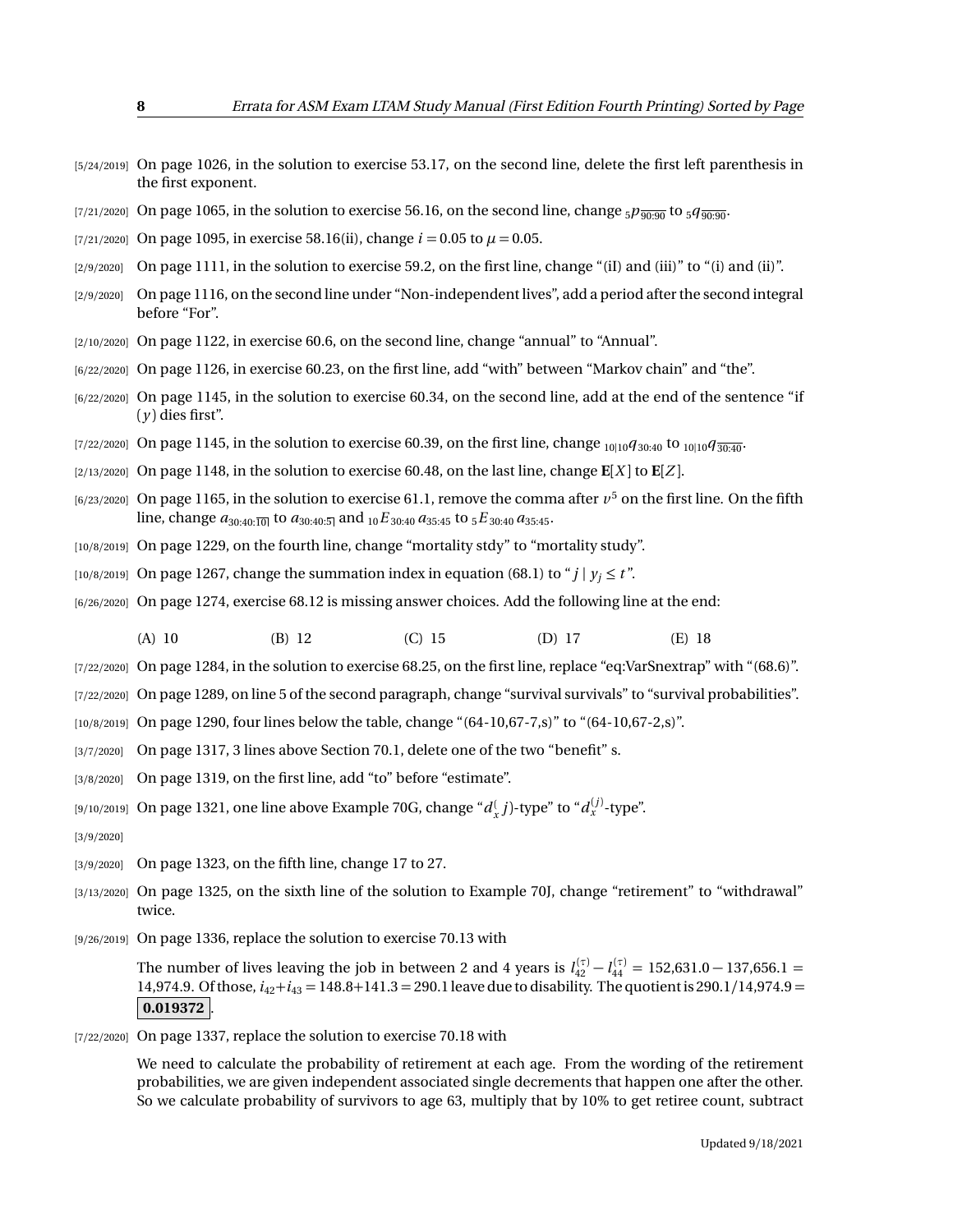that, and then do the same at age 64. In the following table, all  $l_x$  and  $q_x$  are from the Standard Ultimate Life Table, and "non-retirement probability" is the probability of survival to the indicated age and not retiring at that age.

| Age<br>$\boldsymbol{\mathcal{X}}$ | Survivorship<br>probability<br>$x_{-45}p_{45}^{(\tau)}$          | Retirement<br>probability<br>$x-45 q_{45}^{(r)}$ | Non-retirement<br>probability                               |
|-----------------------------------|------------------------------------------------------------------|--------------------------------------------------|-------------------------------------------------------------|
| 63                                | 95,534.4<br>$\iota_{63}$<br>99,033.9<br>$l_{45}$<br>$= 0.964664$ |                                                  | $0.1(0.964664) = 0.096466$ $0.964664 - 0.096466 = 0.868197$ |
| 64                                | $0.868197p_{63} = 0.868197(1 - 0.004730)$<br>$= 0.864091$        |                                                  | $0.1(0.864091) = 0.086409$ $0.864091 - 0.086409 = 0.777682$ |
| 65                                | $0.777682p_{64} = 0.777682(1 - 0.005288)$<br>$= 0.773569$        | 0.773569                                         |                                                             |

The annual payment under the pension is  $(10)(0.02)(100,000) = 20,000$  before reduction for early retirement.

We use the values of  $\ddot{a}_x$ ,  $x = 63,64,65$  found in the Standard Ultimate Life Table for the retirement annuity values. The following table lists the factors we use:

| Age | Reduction<br>Factor | Retirement<br>Probability | ä.      | Discount<br>Factor |
|-----|---------------------|---------------------------|---------|--------------------|
| 63  | 0.8                 | 0.086820                  | 14.1151 | $1/1.05^{18}$      |
| 64  | 0.9                 | 0.077768                  | 13.8363 | $1/1.05^{19}$      |
| 65  | 1.0                 | 0.773569                  | 13.5498 | $1/1.05^{20}$      |

The expected present value of the retirement benefit is

$$
20,000\bigg(\frac{(0.8)(0.096466)(14.1151)}{1.05^{18}}+\frac{(0.9)(0.086409)(13.8363)}{1.05^{19}}+\frac{(0.773569)(13.5498)}{1.05^{20}}\bigg)\!=\!\boxed{\textbf{96,577.88}}
$$

- [3/20/2020] On page 1342, on the fourth line of the solution to Example 71C, change 94.020.3 to 94.579.7.
- [3/21/2020] On page 1342, two lines after the displayed line ending with the highlighted answer 3116.27, change 1.22194 to 2.66952.
- [10/6/2019] On page 1343, in Example 71D(vi), change "for each year before age 65" to "for each year or fraction of a year before age 65".
- [10/12/2019] On page 1345, in both figures, change "Age" to "Service".
- [7/6/2020] On page 1346, on the second line after Table 71.1, delete "to" between "may" and "use".
- [7/22/2020] On page 1347, in exercise 71.3, replace (iii) with

The expected amount of money that the plan will pay during the year for exit benefits is 10,105.

 $[7/6/2020]$  On page 1348, in exercise 71.5, add the following statement after (v):

(vi) There are no exits from the pension plan within the first 10 years of service.

[3/22/2020] On page 1352, in the solution to exercise 71.2, on the first line, change "calculating" to "calculated".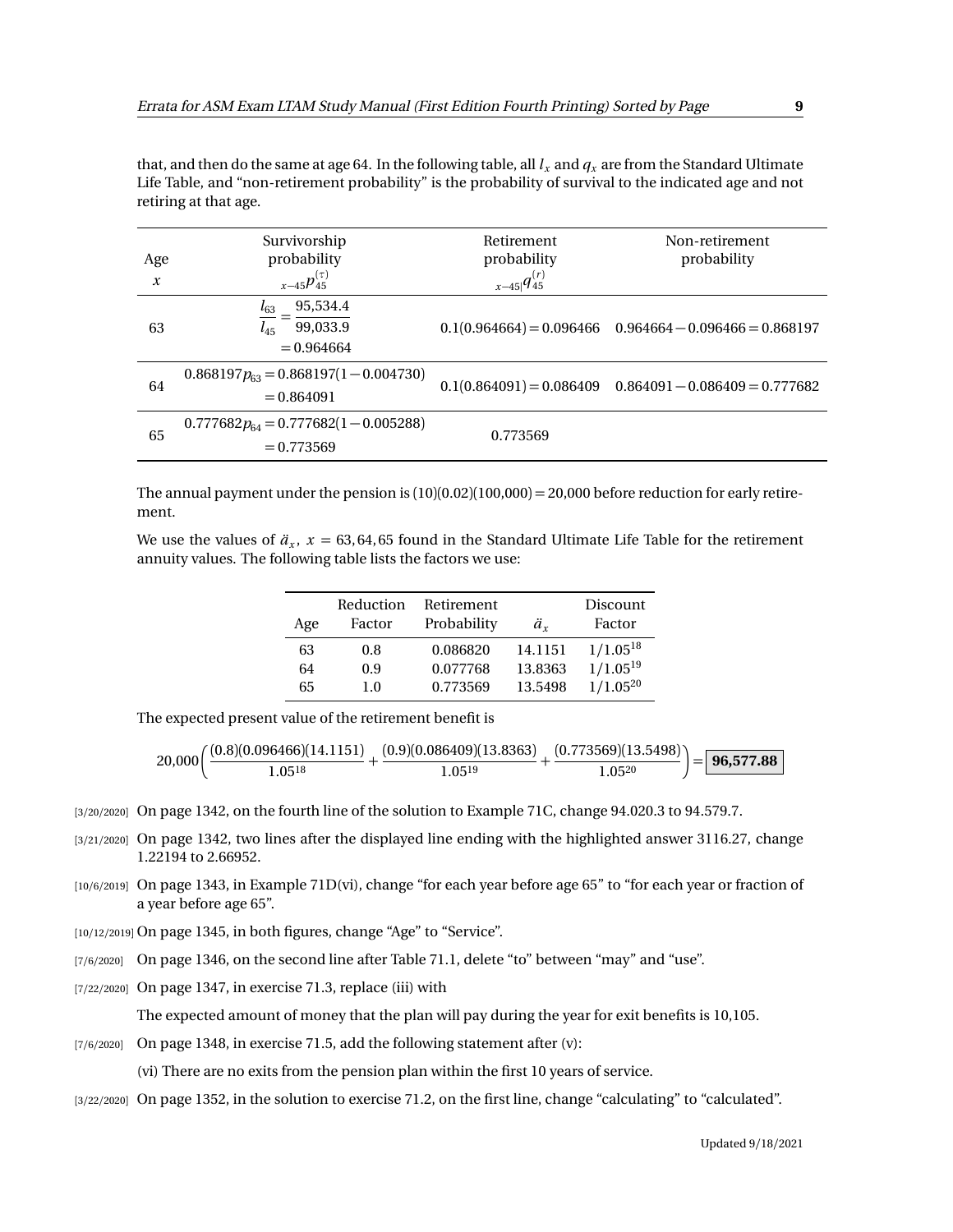[3/23/2020] On page 1354, in the solution to exercise 71.13, on the fourth line, change "6%" to "5%".

[3/24/2020] On page 1357, one line after equation (72.1), change  $a_B(x, t)$  to  $\ddot{a}_B(x, t)$ .

 $_{[9/10/2019]}$  On page 1358.7, in equations (72.4) and (72.5), change the summation index from  $i$  to  $t$  :  $\sum_{i=1}^{65-x}$ 

[3/24/2020] On page 1358, two lines below equation (72.4), change  $(1 + (i^*)^t)$  to  $(1 + i^*)^t$ .

 $[9/10/2019]$  On page 1361, on the line below equation (72.3), add a -1:

where 
$$
i^* = \frac{1+i}{c(1+j)} - 1
$$
.

In equations (72.4) and (72.5), change the summation index from *i* tp *t* : 65 X−*x*  $t = 0$ 

- [7/9/2020] On page 1365, in the solution to exercise 72.5, on the third line, the fraction should be inverted; change 1.04  $\frac{1.04}{1.005(1.05)}$  to  $\frac{1.005(1.05)}{1.04}$  $\frac{1.04}{1.04}$ .
- [3/27/2019] On page 1369, on the last line of the fourth paragraph, change "higher of lower" to "higher or lower".
- [3/28/2020] On page 1373, on the second line of the page, change "year *t* " with "year *k*".
- [9/10/2019] On page 1375, on the second line below the heading **DPP**, change = to ≥:

$$
\sum_{k=0}^m \Pi_k \; \nu^k \geq 0
$$

- [3/31/2020] On page 1376, two lines from the bottom, change "the each" to "each" (delete "the").
- [4/6/2020] On page 1391, in the solution to exercise 73.20, on the fourth line, change −80 to 80.
- $[9/10/2019]$  On page 1402, in the solution to exercise 74.8, 3 lines from the end, change  $(15-10)$  to  $(10-15)$ .
- [7/22/2020] On page 1407, in exercise 75.8, change 0.002*k* to 0.002*j*.
- [7/22/2020] On page 1479, in question 2(c), change 26 to 16.
- $[7/22/2020]$  On page 1497, in question 20(i), change "years" to "year".
- $[7/22/2020]$  On page 1508, in qeustion 4(b), on the third line, change "1.3" to "1.2".
- $[7/22/2020]$  On page 1509, in question 6(b), delete ",using i=0.06". In question 6(f), change "It" to "it".
- [7/19/2020] On page 1516, in question B1(iii), change 10,000,000 to 100,000.
- $[7/22/2020]$  On page 1528, in question 4(e), change "(c)" to "(d)".
- [10/31/2019] On page 1530, in question 6, on the ninth line, change "to not" to "do not".
- $[6/23/2020]$  On page 1552, in question 10, on the second line from the end, change  $_0V = 2711.75$  to  $_0V = 0$ .
- [10/6/2019] On page 1555, in question 20(iv), change the last sentence to "The benefit is reduced by 8
- $[8/30/2019]$  On page 1556, in question 2(b)(ii), change "healthy" to "sick".
- $[7/22/2020]$  On page 1558, in the schematic diagram, change "4" in the Dead box to "3".
- $_{[7/22/2020]}$  On page 1563, in question 9, change the headings in the table from  $d_j, x_j, u_j$  to  $n_j, d_j, w_j$  respectively.
- $(10/19/2019)$  On page 1580, in the solution to question 3(b), on the third line, change  $100\ddot{a}_{60}$  to  $100\ddot{a}_{60}$ .

 $t = 0$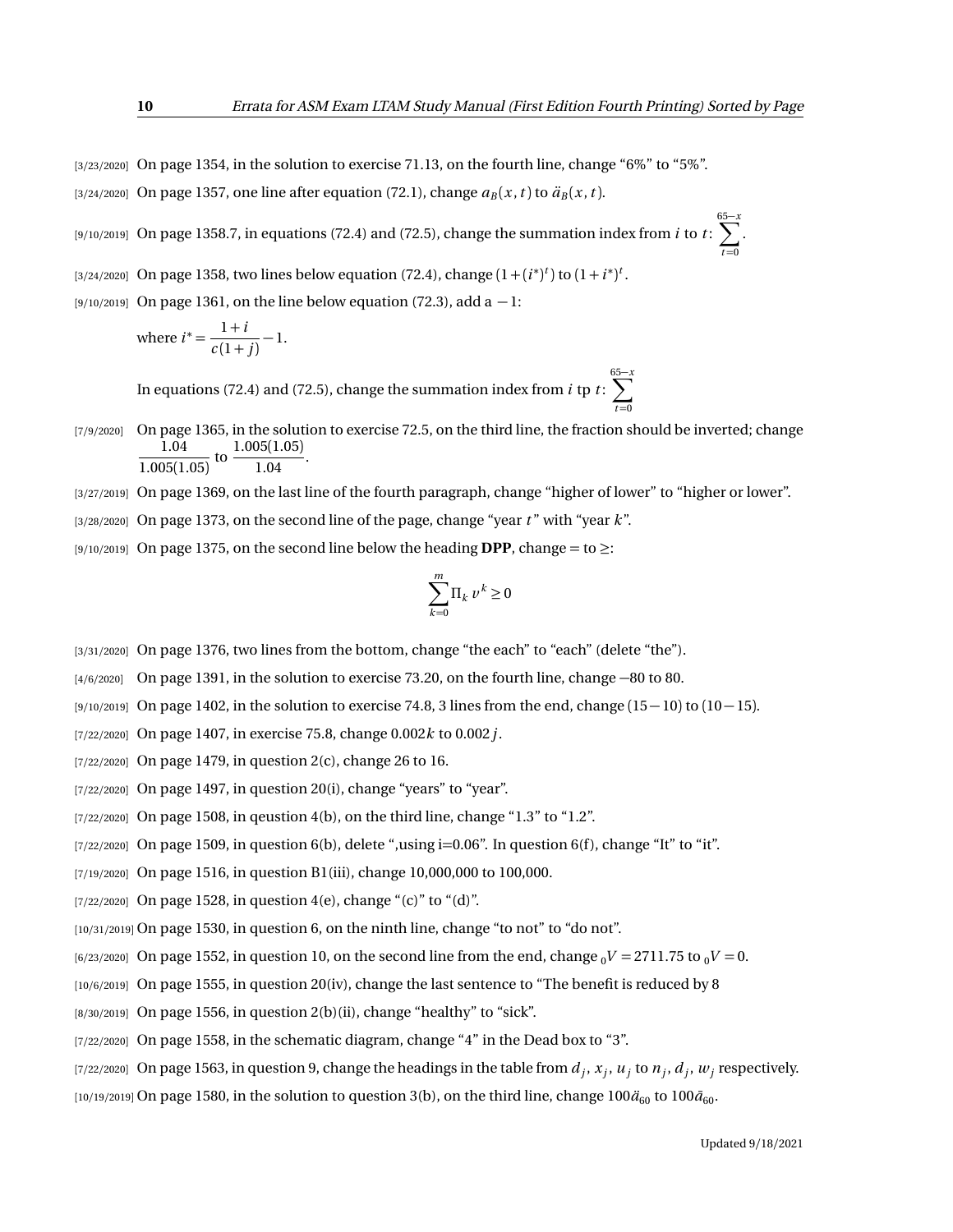- $[9/18/2021]$  On page 1590, in the solution to question 2(b), change 174,349.35 to 177,686.10 on the last two lines, once apiece on each line. In the solution to question 2(c), on the last line, change 174,349.35 to 177,686.10 and change 11,325.02 to 11,450.14.
- [7/22/2020] On page 1607, on the last line of the page, change "MLC" to "LTAM".
- [7/22/2020] On page 1613, in the solution to question 2(a), on the first line, change –26 $\ddot{a}_{55}$  to –16 $\ddot{a}_{55}$ . In the solution to question 2(b), change the last two lines to

$$
258.2065 - 15.57760G = 0
$$

so  $G = 16.5755$ 

- [7/22/2020] On page 1625, at the end of the solution to question 2(a), delete the stray "S".
- [7/22/2020] On page 1626, in the solution to question 3(b), change the last two lines to

 $1000(8.10782) + (x - 1000)(8.10782 - 7.9555) = 7955.5 + 0.1523x$ 

The total EPV is  $14,321.1 + 2.7562x$ . Equating to 17,599.7, we get  $x = 1189.5$ .

[7/22/2020] On page 1627, in the solution to question 4(c), remove the framed shaded box from 9.9409 and add the following line after that line:

$$
10,000_{2}|\ddot{a}_{66}=\boxed{99,409}
$$

 $_7$ 10/12/2019] On page 1640, in the solution to question 2, 2 lines from the end of the page, insert "Var" before  $(S_n(y_k)].$ 

[10/12/2019] On page 1642, the solution to question 8 has several errors. Replace everything after the third line with:

$$
{}_{19}E_{51} = \frac{{}_{20}E_{50}(1.05)}{1 - q_{50}} = \frac{0.34824(1.05)}{1 - 0.001331} = 0.36609
$$
  

$$
I_{19}d_{51} = {}_{19}E_{51}d_{70} = (0.36609)(12.0083) = 4.3962
$$
  

$$
\pi = \frac{A_{51}}{d_{51} + {}_{19}d_{51}} = \frac{197.80}{16.8461 + 4.3962} = 9.3116
$$

Now we calculate the reserve prospectively.

$$
{}_{10|}\ddot{a}_{60} = {}_{10}E_{60}\ddot{a}_{70}
$$
  
= (0.57864)(12.0083) = 6.9485  

$$
{}_{10}V = 1000A_{60} - \pi(\ddot{a}_{60} + {}_{10}|\ddot{a}_{60})
$$
  
= 290.28 - 9.3116(14.9041 + 6.9485) = 86.7970

 $[7/22/2020]$  On page 1653, replace the solution to question 6(b) with

The EPV at age 65 of the life annuity-due is  $137,315.6\ddot{a}_{65} = 137,315.6(13.5498) = 1,860,600$ . Discounting to age 35,

$$
1,860,600_{30}E_{35} = 1,358,999(0.61069)(0.35994) = 408,982
$$

[7/22/2020] On page 1658, replace the solution to question 19 with

We need to calculate the present value of exit benefits. Three times salary is 180,000.

$$
\frac{180,000q_{40}}{(1+i)^{0.5}} = \frac{180,000(0.000527)}{1.05^{0.5}} = 92.57
$$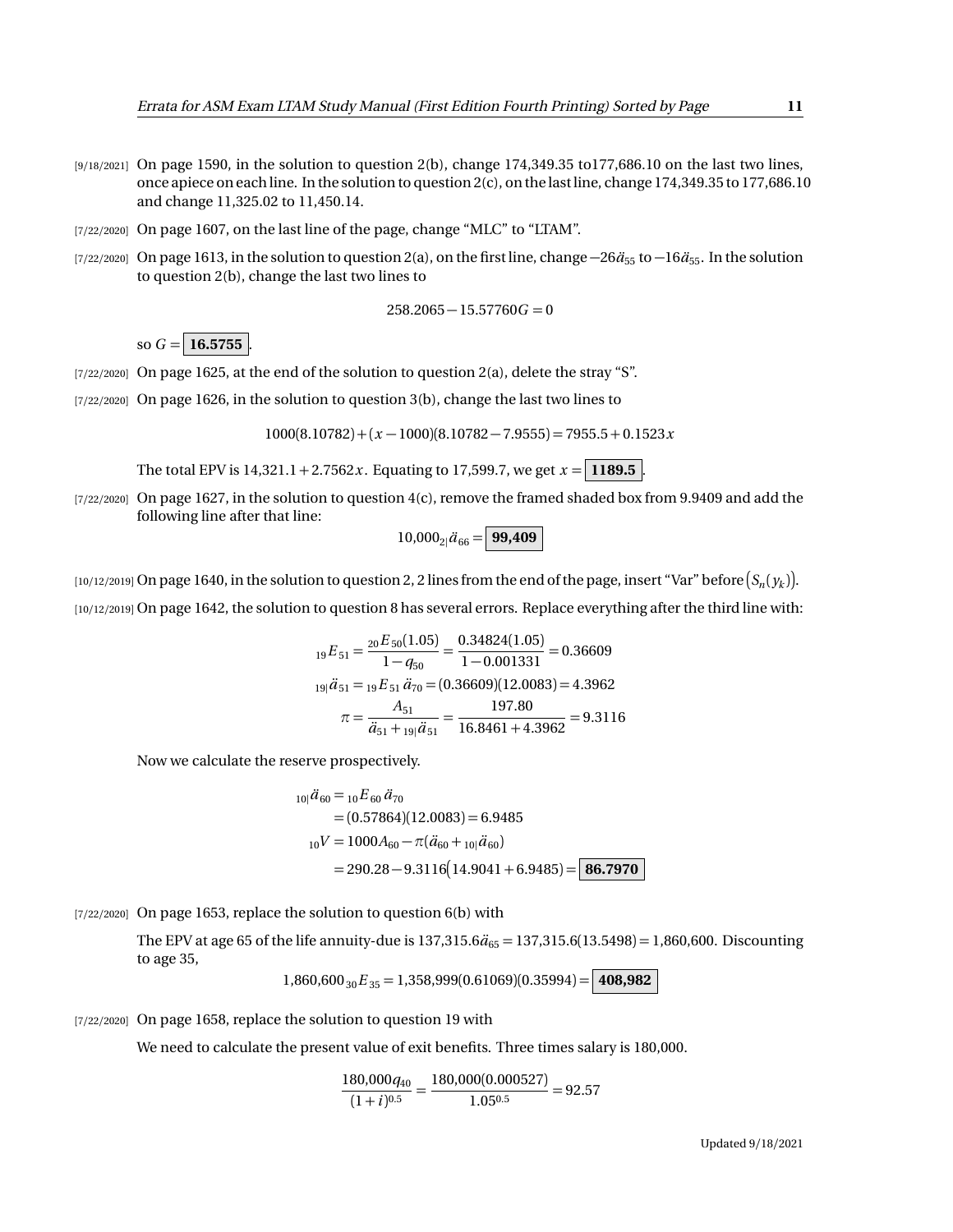The normal contribution is

$$
62,537 \nu p_{40} + 92.57 - 55,647 = 62,537 \left( \frac{1 - 0.000527}{1.05} \right) + 92.57 - 55,647 = \boxed{3973}
$$
 (D)

[7/19/2020] On pages 1658-1659, replace the solution to question 1(b)-(c) with

(b)  $_2p_{40}$  in Standard Ultimate Life Table is  $l_{42}/l_{40} = 99,229.8/99,338.3$ . In your table,  $\mu$  is 0.0001 lower, so

$$
{}_{2}p_{40} = \left(\frac{99,229.8}{99,338.3}\right) e^{0.0001(2)} = 0.999108
$$

Select mortality is that probability raised to the 0.8, or 0.999108<sup>0.8</sup> = 0.999286. Working backwards from  $l_{42}$ , we get  $l_{[40]} = 99,448.3/0.999286 =$  **99,519.4** 

(c) It's easier to work with annuity factors than directly with premium factors. Note that  $d = 1 - v =$ 0.05.

$$
\ddot{a}_{[41]+1} = \frac{1}{P_{[41]+1} + d} = \frac{1}{0.003 + 0.05} = 18.86792
$$

Do recursion to 43, then to 42, then to  $[40]+1$ .

$$
p_{[41]+1} = (p_{42}^{\text{SULT}} e^{0.0005})^{0.8} = ((1 - 0.000608)e^{0.0001})^{0.8} = 0.999594
$$
  
\n
$$
\ddot{a}_{43} = \frac{\ddot{a}_{[41]+1} - 1}{\nu p_{[41]+1}} = \frac{17.86792}{0.95(0.999594)} = 18.81599
$$
  
\n
$$
p_{42} = p_{42}^{\text{SULT}} e^{0.0001} = (1 - 0.000608)e^{0.0001} = 0.999492
$$
  
\n
$$
\ddot{a}_{42} = 1 + \nu p_{42} \ddot{a}_{43} = 1 + (0.95)(0.999492)(18.81599) = 18.86611
$$
  
\n
$$
p_{[40]+1} = (p_{41}^{\text{SULT}} e^{0.0001})^{0.8} = ((1 - 0.000565)e^{0.0001})^{0.8} = 0.999628
$$
  
\n
$$
\ddot{a}_{[40]+1} = 1 + (0.95)(0.999628)(18.86611) = 18.91613
$$
  
\n
$$
P_{[40]+1} = \frac{1}{\ddot{a}_{[40]+1}} - d = \frac{1}{18.91613} - 0.05 = 0.002865
$$

- [7/22/2020] On page 1661, in the solution to question 5(a) and 5(b), change 3195.1 to 319.51 in the two places it appears.
- [10/31/2019] On page 1664, in the solution to question 2, on the fifth and seventh lines, replace 23,748 with 24,798.
- [7/22/2020] On page 1667, in the solution to question 14, replace the answer key **(D)**with **(C)**. Also correct the answer key on page 1664.
- [7/22/2020] On page 1668, in the solution to question 17, replace the answer key **(E)** with **(B)**. Also correct the answer key on page 1664.
- [10/31/2019] On page 1673, in the solution to question 6(b), change the final answer from 175,194.6 to 36,584.02.
- $[10/31/2019]$  On page 1685, in the solution to question 6(a), on the first displayed line, change 4,354.70 to 4,152.44. Change the final answer from 21,649.70 to 20,644.16.
- $[7/22/2020]$  On page 1685, in the solution to question 6:
	- In part (a), on the first displayed line, change 4,354.70 to 4,152.44. On the second displayed line, change 17,295.00 to 16,491.72. Change the final answer from 21,649.70 to 20,644.16.
	- In part (c), on the third line from the end, change 0.03(120,178.6) to 0.03(20,178.6).